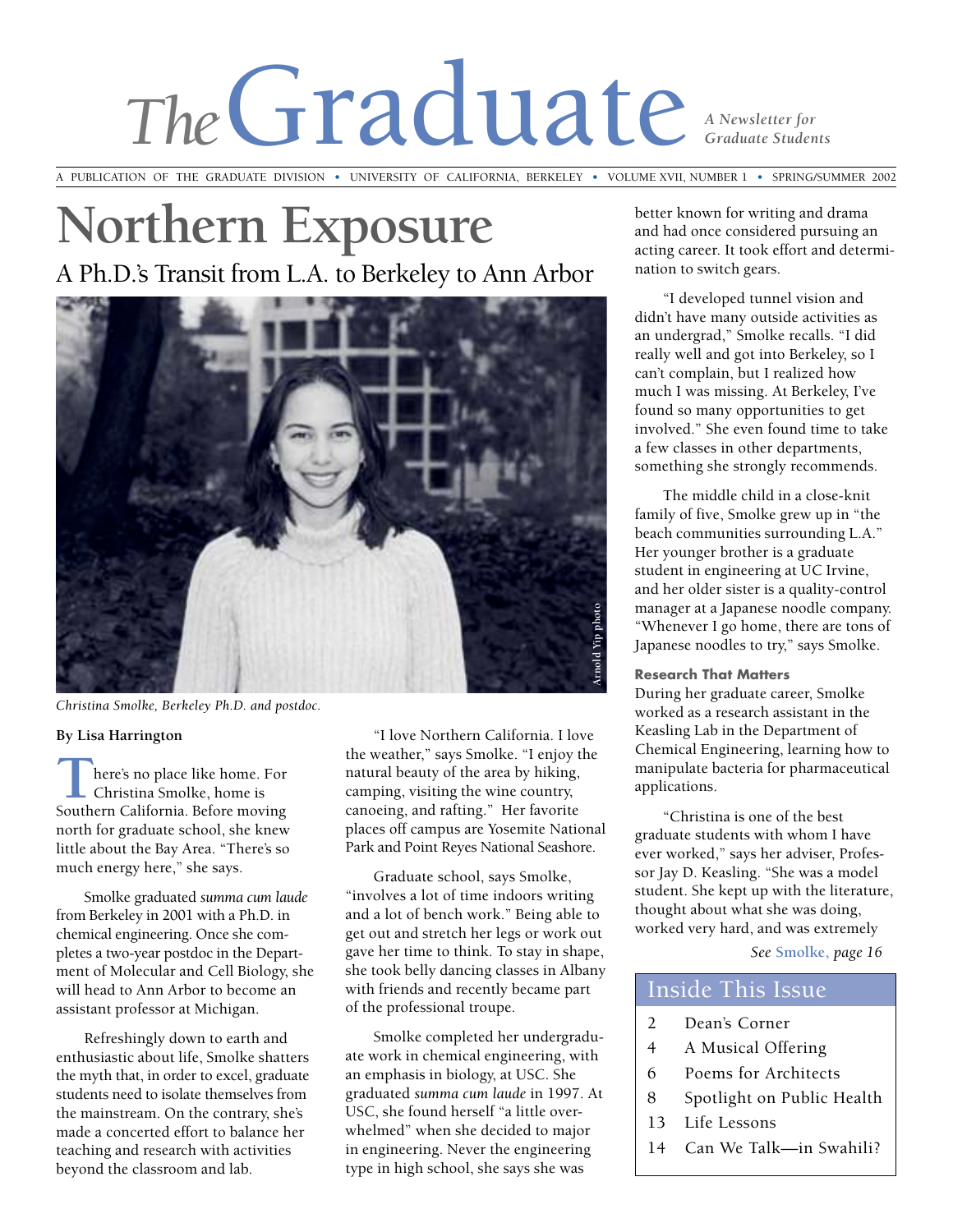# **The Dean's Corner**



*Dear Graduate Community,*

*Since I became Dean 18 months ago, I have enjoyed a global view of graduate education at Berkeley. With 105 departments, schools, and groups that grant degrees, the University offers the widest selection of graduate degrees in this universe. According to the National Research Council, Berkeley can boast of more top-ranked departments than any other university.*

*Although your days have been undoubtedly full with course work,*

## **Grad Notes**

#### **Reason to Smile**

Dental coverage will be part of the Student Health Insurance Plan (SHIP) this fall. Graduate students enrolled in SHIP will be covered for preventive and general restorative dental care. The dental plan will result in a modest increase in SHIP premiums to \$278 per semester. For a full explanation of SHIP's major medical, mental health, and dental benefits, please visit the University Health Services Web site (http://www.uhs.berkeley.edu).

#### **GSIs, Acting Instructors, Readers, and Tutors**

Would you like to apply for an academic appointment? UC Berkeley employs more than 2,000 Academic

*lab work, and research, I encourage you to venture outside your department, if you haven't already explored. Go to a lecture, take a course, meet a professor from outside your discipline. Talk to students from different fields. Join a working group—share and exchange ideas across departments.*

*And while you're making an effort to get out more, we'll make an effort to bring great scholars from around the world to you. This spring we hosted Noam Chomsky, one of the world's most distinguished linguists and a vocal political activist, and Craig Venter, the controversial scientist who broke the genome code. Anthony Giddings, the political architect of the Labor Government in England, also came to campus and discussed the implications of globalization.*

*Look for announcements in* eGrad, The Graduate, *and on our Web site (www.grad.berkeley.edu) for what promise to be exciting events in the fall. It's time to go global!*

Mary am Meson

Mary Ann Mason Dean of the Graduate Division

Student Employees (ASE) each academic term. The conditions of employment for ASEs are described on the Human Resources Web site (http:// hrweb.berkeley.edu/labor/ase.htm). If you're interested in becoming a GSI, an Acting Instructor, Reader, or Tutor, please check the list of projected ASE positions online (http://hrweb.berkeley. edu/labor/asejobs.htm). For further information, visit the Graduate Division Web site (http://www.grad.berkeley.edu/ appointments/index.shtml).

#### **Have Issues?**

Please send questions, comments, and suggestions concerning *The Graduate* and other Graduate Division publications to Lisa Harrington, editor, at gradpub@uclink.berkeley.edu.

## **Graduate Division**

| Mary Ann Mason, Dean                  |          |  |  |
|---------------------------------------|----------|--|--|
| Joseph J. Duggan, Associate Dean for  |          |  |  |
| Admissions, Degrees, and              |          |  |  |
| Academic Appointments                 |          |  |  |
| Elaine H. Kim, Associate Dean for     |          |  |  |
| Diversity, Fellowships, and Outreach  |          |  |  |
| Jeffrey A. Reimer, Associate Dean for |          |  |  |
| Program Reviews and Information       |          |  |  |
| Technology                            |          |  |  |
| Yoko Izumi, Acting Management         |          |  |  |
| Services Officer                      |          |  |  |
| <b>Student Services and Support:</b>  |          |  |  |
| Academic Appointments                 | 642-7101 |  |  |
| Admissions                            | 642-7405 |  |  |
| Communications & Events               | 643-7358 |  |  |
| Deans                                 | 642-5472 |  |  |
| Degrees                               | 642-7330 |  |  |
| Fellowships                           | 642-0672 |  |  |
| Graduate Opportunity                  |          |  |  |
| Program                               | 643-6010 |  |  |
| <b>Grant Proposal Advising</b>        |          |  |  |
| & Outreach                            | 643-9392 |  |  |
| GSI Teaching &                        |          |  |  |
| <b>Resource Center</b>                | 642-4456 |  |  |

### *The***Graduate**

**Lisa Harrington,** Editor **Claudine Zap,** Writer **Arnold Yip,** Publications Coordinator

*The Graduate* is published twice a year by the Graduate Division. We welcome comments on current articles and suggestions for future issues. Please send correspondence to:

#### *The Graduate*

325 Sproul Hall #5900 University of California Berkeley, CA 94720-5900 gradpub@uclink.berkeley.edu

Recent issues of *The Graduate* are also available on the World Wide Web (www.grad.berkeley.edu/publications/).

#### **Nondiscrimination Statement**

The University of California, in accordance with applicable federal and state law and University policy, prohibits discrimination, including harassment, on the basis of race, color, national origin, religion, sex, physical or mental disability, medical condition (cancer-related or genetic characteristics), ancestry, marital status, age, sexual orientation, citizenship, or status as a covered veteran (special disabled veteran, Vietnam-era veteran or any other veteran who served on active duty during a war or in a campaign or expedition for which a campaign badge has been authorized). This nondiscrimination policy covers admission, access, and treatment in University programs and activities.

Inquiries may be directed as follows: Sex discrimination and sexual harassment: Carmen C. McKines, Title IX Compliance Officer, (510) 643-7985. Disability discrimination and access: Ward Newmeyer, A.D.A./504 Compliance Officer, (510) 643-5116 (voice or TTY/TDD). Age discrimination: Alan T. Kolling, Age Discrimination Act Coordinator, (510) 642-8471. Other inquiries may be directed to the Academic Compliance Office, 200 California Hall #1500, (510) 642-2795.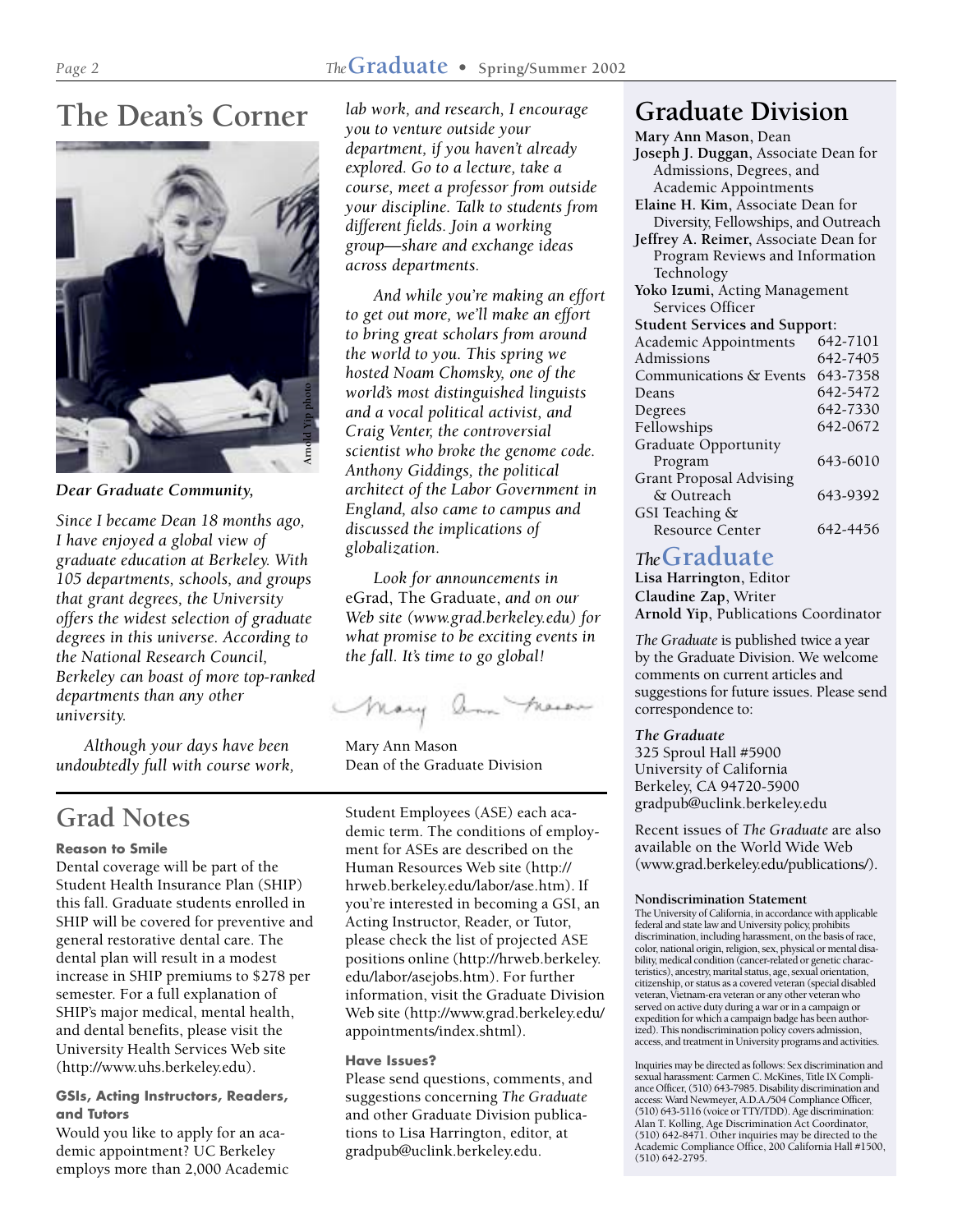## **Admissions Increase for Fall 2002**

#### **By Claudine Zap**

Last fall, Michele Rabin, director of admissions for the Graduate School of Journalism, sensed a change when the school opened its doors to interested applicants as it does every year. "We usually have 50 or 60 people come to Prospectives Day," says Rabin. This time, 180 people showed up. In addition to the shortage of boxed lunches and chairs, Rabin's office was equally unprepared for a deluge of 441 applications, a 44 percent increase over last year, and the highest number of applicants in the history of the school.

Graduate admission offices all over campus, from art to neurosciences to business, saw a surge in applicants. What would explain the renewed appeal of graduate school? "Certainly, it's a result of the economy," notes Jett Pihakis, of the Haas School of Business, which experienced a 37 percent increase in applications—the most ever in a single year.

"We've experienced an increase in the numbers of graduate applicants

across the board this year," notes Joseph J. Duggan, associate dean for graduate admissions. Schools that compete with Berkeley, such as Stanford, Harvard, MIT, Princeton, Yale, and Columbia report comparable increases. "This type of increase is not unusual in economic slow-downs," explains Duggan. "We welcome it, because it gives us a wider range from which to choose the most interesting and most talented students."

Nobody needs to tell this to Lauren H. Gaede, student affairs officer in the Department of Bioengineering, where there's been a 75 percent rise in applications. "It increased the workload," she says, noting that the entire office pitched in to help prepare applications for the faculty review committee.

Gaede adds that while the dot-com industry has tanked, bioengineering has flourished. "It's a hot area," she says. "People want to be part of a successful industry."

The journalism school's Rabin says that layoffs of Web editors and writers spurred a return to the classroom. Still, she is careful to spell out the reality of life after graduate school. Says Rabin, "We don't guarantee employment."

#### **By the Numbers**

So far, 25,845 have applied for graduate programs for fall 2002, compared with 20,257 applications for fall 2001—a 28 percent increase in applicants to date. Some programs that experienced an increase are:

|                                                          | <b>Number of Applications</b> |                  |            |
|----------------------------------------------------------|-------------------------------|------------------|------------|
| Program                                                  | <b>Fall 2001</b>              | <b>Fall 2002</b> | % increase |
| Art                                                      | 101                           | 162              | 60%        |
| Bioengineering                                           | 177                           | 312              | 77%        |
| Economics                                                | 584                           | 749              | 28%        |
| Electrical Engineeing &<br><b>Computer Sciences</b>      | 2,067                         | 3,060            | 46%        |
| English                                                  | 367                           | 482              | 31%        |
| Journalism                                               | 306                           | 441              | 44%        |
| Linguistics                                              | 80                            | 122              | 53%        |
| Mechanical Engineering                                   | 714                           | 917              | 28%        |
| Neurosciences                                            | 75                            | 108              | 44%        |
| South & Southeast Asian Studies                          | 24                            | 37               | 78%        |
| Source: Office of the Dean, Graduate Division, May 2002. |                               |                  |            |

**In the News**

#### **Celebrating GSIs**

More than 200 students took time out to be feted for their teaching skills at the annual Outstanding Graduate Student Instructor (OGSI) awards ceremony. Chancellor Robert M. Berdahl and Graduate Division Dean Mary Ann Mason were on hand to honor the students for their work in educating undergraduates. Martin Covington, psychology professor and surprised recipient of the Faculty Award for Outstanding Mentorship of GSIs, told graduate students, "You are an inspiration to the faculty, with your enthusiasm and your excitement." Julie Larson, an OGSI in Linguistics, said that as she struggled with the immense challenges of teaching, she found a new perspective. "I really admire my teachers," she said. The awards recognized 244 students out of about 3,400 GSIs who teach each semester. Factors such as classroom performance, student evaluations, and teaching portfolios are some of the things departments consider during nominations. "GSIs have a significant impact on the undergraduate education," says Linda von Hoene, director of the GSI Teaching and Resource Center. "This is a celebration of teaching." For a list of the award winners, visit the GSI section of the Graduate Division Web site (http://www.grad.berkeley.edu/gsi/ index.shtml).

**Tools for the Visually Impaired** Why would the visually impaired need to draw something they can't see? Because they have imaginations, says Hesham Kamel, a doctoral student in electrical engineering & computer sciences who lost his own vision in a surgical accident 17 years ago. When Kamel was unable to find a suitable drawing and animation tool, he developed a software prototype, under the guidance of his adviser, James Landay, assistant professor of computer science. Kamel presented his software— Integrated Communication 2 Draw, or IC2D—at national and international conferences recently and hopes to make it commercially viable. "There's nothing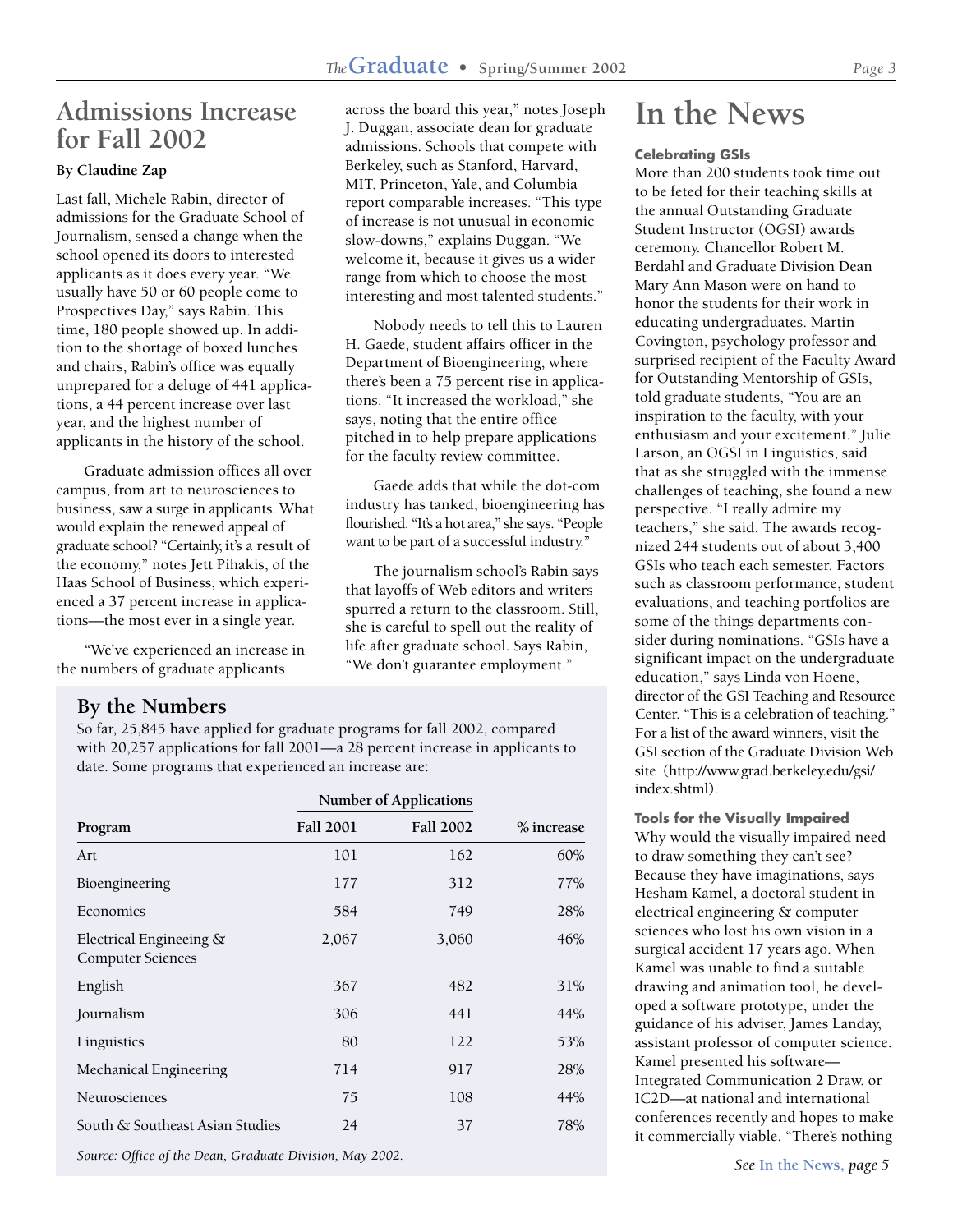# **Off Beat: Finding New Ways to Create Music**



*Graduate student Ali Momeni and his musical gourd.*

#### **By Claudine Zap**

**F** rom the street, the house at 1750<br>Arch looks like many others in<br>North Berkeley—stucco with Mexican rom the street, the house at 1750 Arch looks like many others in tile detailing. Slow down, though, and you may hear odd noises seeping out of open windows—deep booming sounds of traditional instruments being played into computers and manipulated, sometimes rather loudly. Is this a house of bad neighbors? No, it's merely the Center for New Music & Audio Technologies (CNMAT). If you venture inside, you'll see that a once formal dining room, with high ceilings, has been transformed into a performance space. Several rows of chairs are set up, and eight speakers are mounted on the walls for surround sound. Thick strands of wires snake around doorways and jut through walls of sound studios—high powered Mac and PC computers fill every room in the house—where keyboards and drum sets lie alongside circuit boards. The house analogy is not accidental, contends Edmund Campion, a music professor and composer in residence. Campion notes that CNMAT is filled with students around the clock. He, in fact, camps out in a cramped

office dominated by a soundboard.

Although CNMAT is a brisk walk off campus and uphill from the music building and Hertz Hall, they are closely connected. CNMAT is part of the music program at Berkeley, and students interested in composition and audio technology take courses in both places.

#### **Sounding Off**

CNMAT's mission is to produce and present the interaction between music and technology. Students from various disciplines, including physics, mathematics, electrical engineering, psychology, computer science, cognitive science and music collaborate there. Scientists come to experiment with sound, and musicians use their innovations in their compositions. Campion wryly describes the results as "unpopular music or noncommercial music." He adds, "It's a kind of research into sound and expression—a space where people come to create musical works and don't have to feel the pressure of commercial interest or stylistic constraint."

Although commercial use may not be the intrinsic goal of the program, the tech industry is involved in the center's activities. Several Silicon Valley companies donated equipment and are interested in the musical results. As Adrian Freed, CNMAT's research director points out, "We do applied research here. Paper is not a sufficient outcome. It has to be proven in performance or composition. Closing that loop requires collaboration."

#### **Not That Kind of Doctor**

One student who has bridged technology and traditional composition is Ali Momeni, a composer, musician, and systems administrator for CNMAT. Growing up, Momeni studied piano and played mallets for his high school's marching band. As an undergraduate, he majored in physics, in response to his Iranian mother's wish for him to become a medical doctor, like his brother. Following a semester at a music conservatory in Australia, Momeni renewed his interest in playing and writing music. After graduation from college, he convinced his mother that he wasn't meant to be that kind of doctor. Instead, Momeni typed "music" and "technology" into a search engine on the Web. CNMAT, one of the few places in the world to combine the two, popped up. Momeni applied to Berkeley's doctoral program in music, to combine his science background with his musical interests.

Momeni's latest project involves drum rhythms that he learned during a trip to Ghana last summer. He says the fast drumbeat in African music is a way of constructing rhythm that differs from Western music. He says, "Computers are good at keeping fast pulses. I'm trying to implement software engines that are good at playing music with this sort of timing." His compositions reflect the African beat with what he calls the Western penchant for capturing sarcasm. Says Momeni, "It's really witty, heady—I think it's super cool."

Along with drumbeats, Momeni brought back a calabash gourd, which he proceeded to turn into a high-tech instrument for his compositions. The dried-out shell looks like a cartoon version of a space helmet, with metal springs screwed into the half dome on wooden blocks that bob and weave atop the gourd. Momeni makes sounds by running his fingers along springs that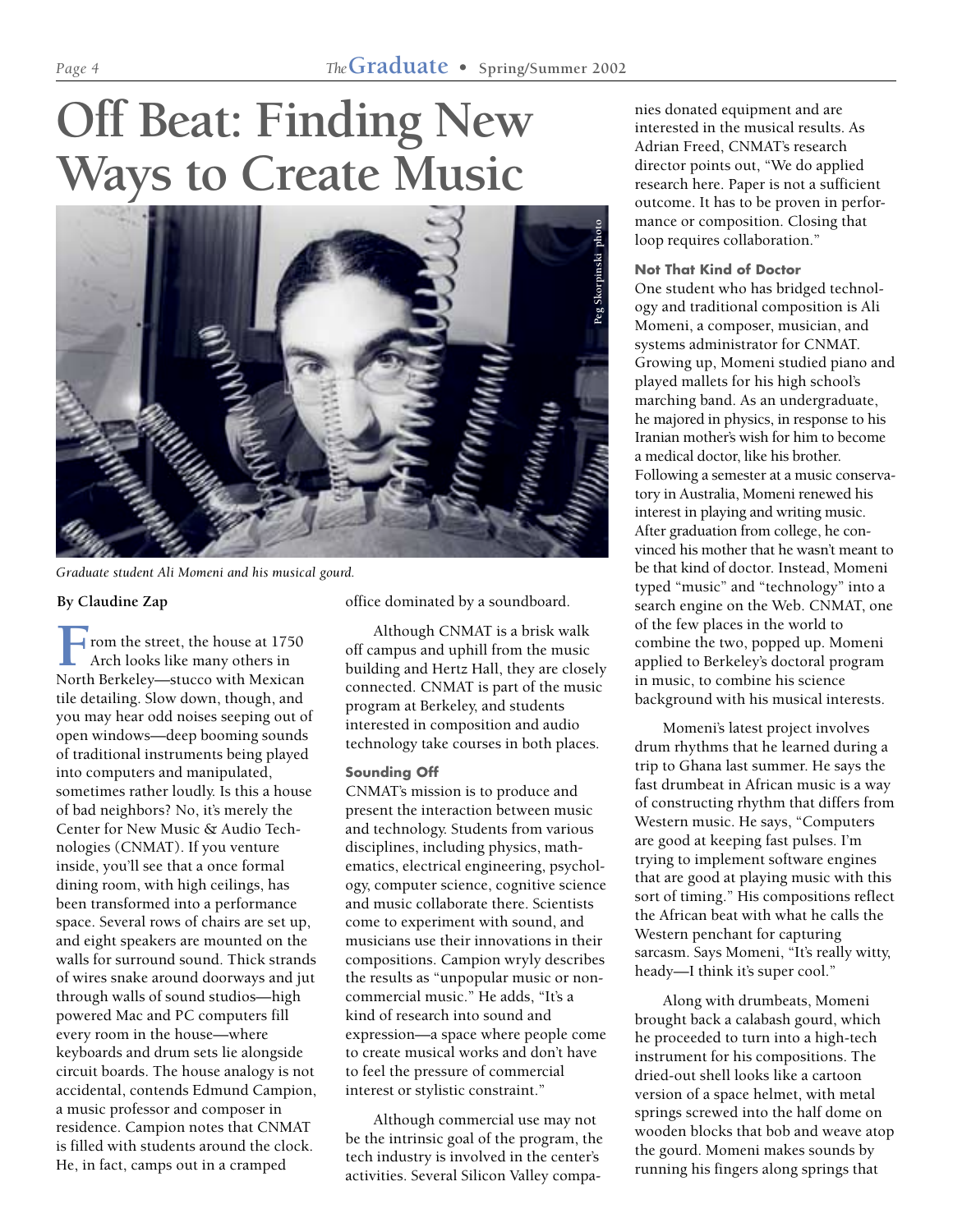#### *The***Graduate • Spring/Summer 2002** *Page 5*



*Momeni makes music with software and a few clicks of a joystick.*

vary in size and length, and by rubbing his fingers against the gourd. The inside of the shell acts as a resonating chamber, and two contact microphones that look like electrodes transfer the vibrations into the computer. Momeni alters the tone by changing the pitch, delaying or sustaining the sound, using software and a few clicks of a joystick.

Reflecting a trend at Berkeley, Momeni doesn't only compose, he performs. Campion says this reflects the paradigm at CNMAT. "It's a little different than hiring a cellist to play your piece." He adds, "You're the only one who understands exactly how it works, and to be successful, there has to be that intimate relationship."

#### **Berkeley New Music Project** While all graduate student composers have access to CNMAT for projects, not all composers use technology for their compositions. Both traditional music

and new technology come together for concerts sponsored by the student-run Berkeley New Music Project. An emphasis in performance has galvanized students to organize regular performances that are free and open to the public.

Hubert Ho, a composer since age five and now a graduate student in composition, organizes the series. He views his role as an administrator, not as a dictator of taste. "I don't want to control the aesthetic direction of anybody," he says. "My responsibility is to avoid censorship." In addition to giving students, faculty, and the community a chance to hear the fruition of their work, there's a more practical side. "After we graduate, we'll have to do everything ourselves anyway," says Ho. "It's a way to experience the real world—how to put on a concert, how funding works. Part of our education is that we have this experience."

#### **In the News,** *continued from page 3*

else out there that can help me create and view graphics," says Kamel. "With the IC2D, blind people can use screen readers paired with voice synthesizers to literally hear text on the computer screen." Kamel also wants to improve the portability of technology created for the visually impaired, noting that Braille machines today still weigh almost 50 pounds. "For me, it's all about independence."

**Engineering Trio Wins \$10,000** Three doctoral students, Charles Kuo and Daewon Ha, of electrical engineering and computer sciences, and Pushkar Ranade, of materials science and engineering, won a grand prize of \$10,000 in Berkeley's first Innovators' Challenge. The trio developed a new type of semiconductor memory for hand-held devices and miniature electronics. The competition was sponsored by VERTEX, an entrepreneurship club formed by Berkeley engineering students. Twenty leaders from industry, venture capital firms, and academia evaluated 18 projects across all disciplines in the College of Engineering before choosing the winner.

**Improving Women's Health**

Women in the United States have a 60 percent chance of contracting a urinary tract infection during their lifetime. Thanks to research by Amee Manges, a doctoral student in public health, that chance may soon be reduced. The results of her study, published in the *New England Journal of Medicine*, reveal a disturbing trend: some recurring infections are resistant to antibiotics. Although the groundbreaking study was initiated at Berkeley, Manges partnered with universities in Michigan and Minnesota to share results. UTIs have never been identified as foodborne diseases, but Manges and Lee Riley, professor of public health, suspect contaminated food as a factor. To learn more, they are applying for funding to launch a follow-up study, an in-depth project that will examine the diet and behavior of subjects and include lab work. Says Riley, "No one's considered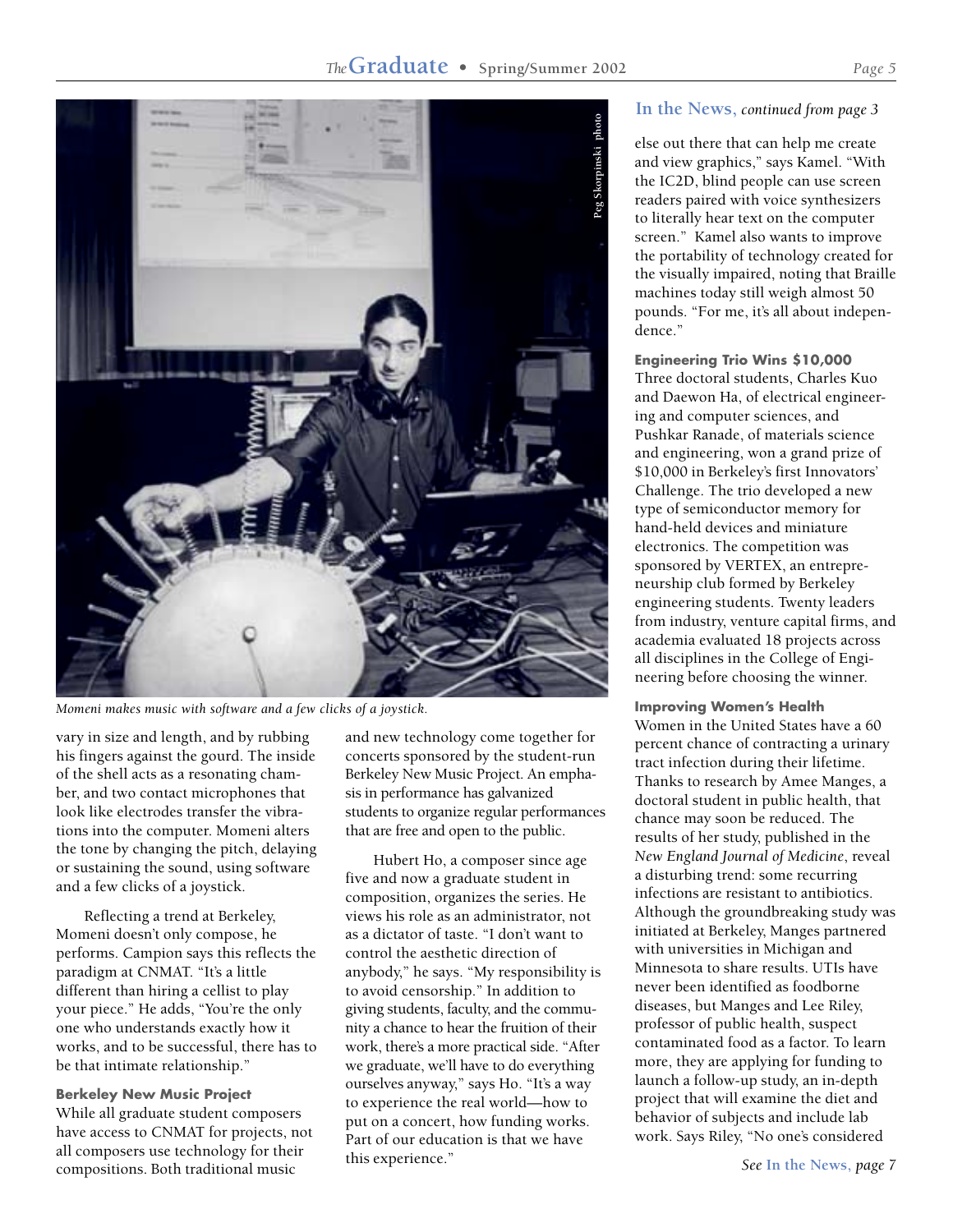# **Writers at Work** Poems for Architects: Jill Stoner Blends Literature and Design

**By Claudine Zap**

**A** ssociate Professor of Architecture<br>Jill Stoner, has harbored a life-loi<br>love of poetry. With her book *Poems for* ssociate Professor of Architecture, Jill Stoner, has harbored a life-long *Architects*, she manages to marry her passion with her profession. Stoner accomplishes this in her selection of poems, which are divided into four chapters. Chapters one and two

on transparent paper overlay the poems. Photographs by André Kertész are interspersed throughout.

In selecting poems, Stoner limited herself to the 20th century so as not to become too overwhelmed. Some were obvious to her, poems she has enjoyed for years, such as W.H. Auden's "Down There" and "Up There," and A. A. Milne's "Halfway Down." In the fourth



*André Kertész photo courtesy of Jill Stoner.*

encompass poems about home and the city, including selections by Wallace Stevens, Sylvia Path, and Langston Hughes. The third chapter suggests new ways of looking at space and includes poems by Adrienne Rich, T.S. Eliot, and Elizabeth Bishop. In the fourth chapter, Stoner responds graphically, as an architect, to the poetic form.

Stoner introduces each chapter with an essay to explain how the poetry fits into her worldview. Her drawings

chapter, Stoner deconstructs the villanelle, a strict poetic structure some 300 years old. Regaining popularity in the 20th century, the form incorporates repetition and rhyming. Stoner chooses six villanelle poems and illustrates how they would appear if the poetic form became a building section, or even a city plan.

In her introductory essay "Why Poems?" Stoner writes:

*Thus I suggest that we look toward poetry to help us locate and express qualities of lightness, of ephemera, and of*

*change. To my way of thinking, this is the gift that one art can now have the pleasure of bringing to another.*

One evening in the South Park gallery of William Stout Design Books, students, professors, architects, and admirers gathered to hear Stoner read from her book. Stoner's illustrations graced the walls. The crowd sampled Stoner's favorite hors d'oeuvres prosciutto, olives, and Parmesan cheese—and listened as she recited her

favorite poems. Building on the theme of her first book, Stoner plans to continue with two more in the series: *Essays for Architects* and *Stories for Architects*. A few weeks after the reading, we enjoyed a conversation with Jill Stoner at Cafe Bastille in San Francisco.

#### **How did the idea for your book come about?**

I have a background in poetry. I majored in poetry as an undergraduate. I wanted to be a poet, but one day I realized I wasn't good enough. I actually loved studying poetry and wrote a fairly ambitious thesis on Stéphane Mallarmé and Dylan Thomas at the same time that I was applying to architecture school. I never left the poetry behind. It has informed my teaching for 22 years. I do retreats with students. We do poetry writing workshops as preparation for an architecture thesis. So I've been folding it in all along.

#### **Even though it's a book of words, the way it's constructed with drawings and photographs is very visual. How did you decide on the photos?**

I originally had photographs of mine from Eastern Europe, very provocative pictures. And then I realized that this book is about reading, that I'm trying to get architects to be contemplative with words. That's what André Kertész's work is all about. It shows people hypnotized by words and taken out of whatever context they're in—a guy sitting on the steps in Venice, three little barefoot kids hypnotized by the printed page. It just seemed right.

#### **In your book, you've illustrated poems on transparent paper and then overlaid the picture onto the poem. How did the illustrations evolve?**

I had made one drawing and I was thinking about what it would be like to make more. It wasn't an evolved idea until I made my book proposal. The construction of the book distributes illustrations throughout, which makes it a stronger book.

**Six Villanelles seems to be an extension of those drawings, as you**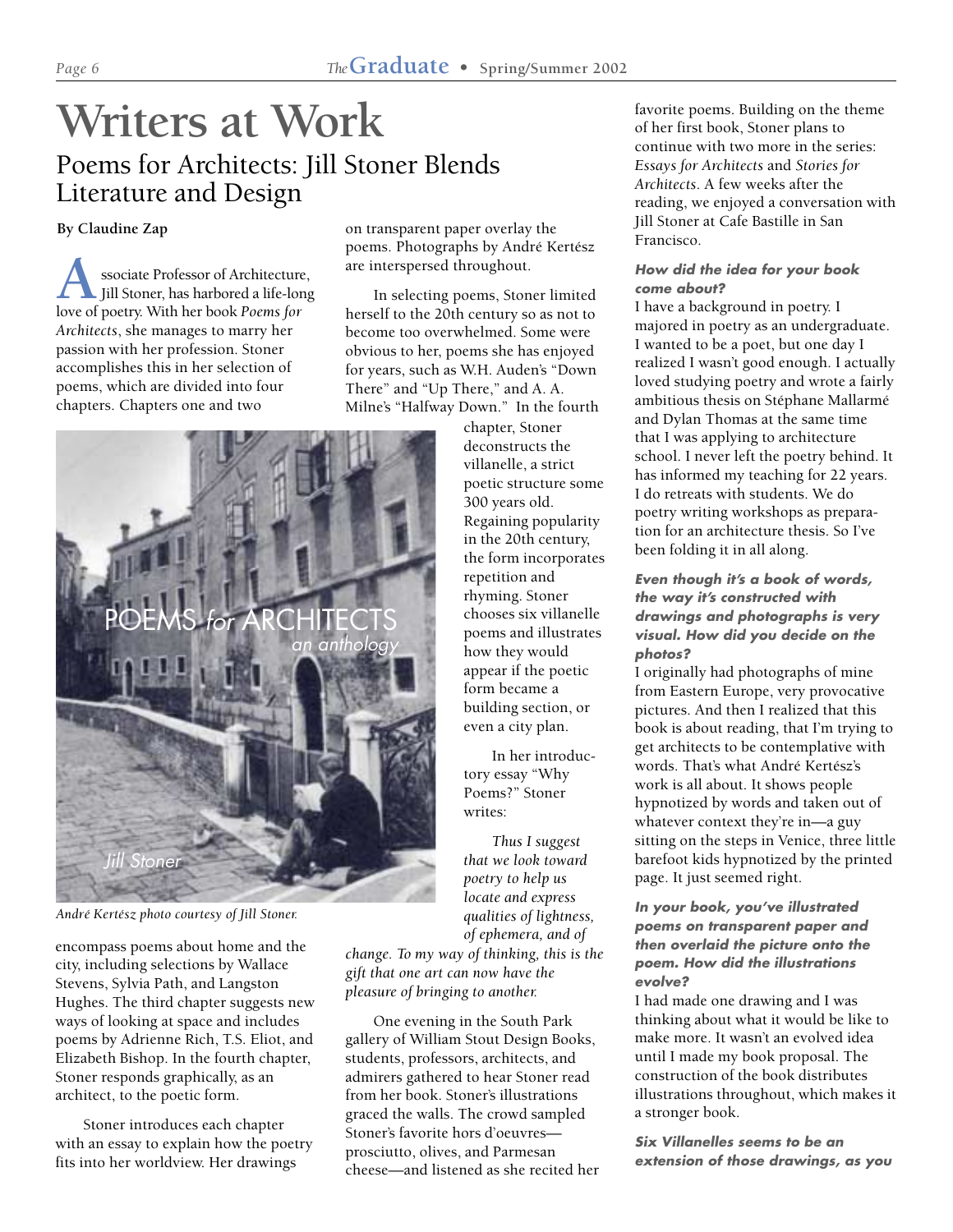#### **take six poems and create buildings from their structures.**

It took me a long time to figure out what that last chapter was going to be, how the story it tells is different than the other three chapters. This is where we're really reading the poem with an architect's eye, where we really let go of the content of the poem.

#### **How do the poems illuminate the field of architecture?**

Each one adds a different illumination, and the illumination depends on the reader. I hope that readers will look at ordinary things more carefully and take ordinary things more seriously. Like William Carlos Williams' "The Red Wheelbarrow." It's okay to have only red wheelbarrows. We don't need green ones and blue ones. The red one is just fine. Or the way Diana O'Hare describes the sheltering plane of the roof, the experience of moving up a stair. I think what the poets do is to see things that the rest of us have stopped seeing.

#### **Do you have a favorite poem? Did anything strike you anew as you wrote the book?**

I can honestly say that after 9/11, James Merrill's poem took on layers and layers of meaning. Even the title, "An Urban Convalescence," is about him being sick in the city and walking around. But now you think "urban convalescence," you

think of the city being sick and that was astonishing to me. I added a footnote (to the poem) to say we read this poem differently now. So, I do think poems continue to reinvent themselves. There are poems I've known for 20 years that I see differently after reading them, including them in the book, and folding them into an essay.

#### **What did you learn from this experience?**

I learned that writing a book is as complicated as making a building. There's the easy part and the really hard part. By going through the hard part, I gained a certain confidence in the fact that if you work hard, it will get done and it will get better. I'm not scared any more of writing a book. This is my first book. I had written lots of articles, chapters in books, but this is my first entire book.

#### **What was the writing process like for you?**

It was really hard. I had a sabbatical from school, but I didn't have sabbatical from the (architecture) practice. At one point I went to my cousin's place in Montana for a few days and just wrote. That was a key step in the process. I'm very insecure about writing, so I was searching for the voice that suited what I wanted to say. It was really to decide where to use first person. The essays are different. Some of the essays are first



*Stoner's graphic depiction of Mark Strand's poem, "The Philosopher's Conquests." Drawing courtesy of Jill Stoner.*

person, some not at all. I realized that was okay.

#### **How will you continue to bring poetry into your teaching?** I'd like to do a whole course on poetry, to co-teach with someone from the English department. I need to forge the connections within the University. That's what I look forward to in the next decade—solidifying my role as a link between design and the humanities.

#### **It seems that being in the academic realm, you have to make an effort to cross-pollinate.**

Our college is full of people who crosspollinate to all corners of our academic world. I feel that it's about time I forged my own bridge, because it's been there all along.

#### **In the News,** *continued from page 5*

the possibility that this common infection is spread by food. If that's true, then this is a major public health issue."

#### **Peace and Well Being**

A new research center, housed in the Institute for Human Development, will explore peace and well being within the individual, between individuals, and in communities. Allison Briscoe, the center's first graduate student fellow, developed a project to look at how family conversations about racism and prejudice impact peer relationships and academic performance in school. The center was created with a gift from Thomas and Ruth Ann Hornaday, who both attended UC Berkeley in the early 1960s. The center will offer research opportunities to undergraduate and graduate students and to non-tenured junior faculty members from the socialbehavioral sciences.

#### **Graduate Alum Delivers Charter Day Address**

A Berkeley Ph.D. from the Sixties helped the University celebrate its 134th anniversary at the Charter Day ceremony last March. Miguel A. Rodríguez, President of Costa Rica, received his Ph.D. in economics from Berkeley in 1966. For his keynote address, President Rodríguez spoke about trade and development in Latin America.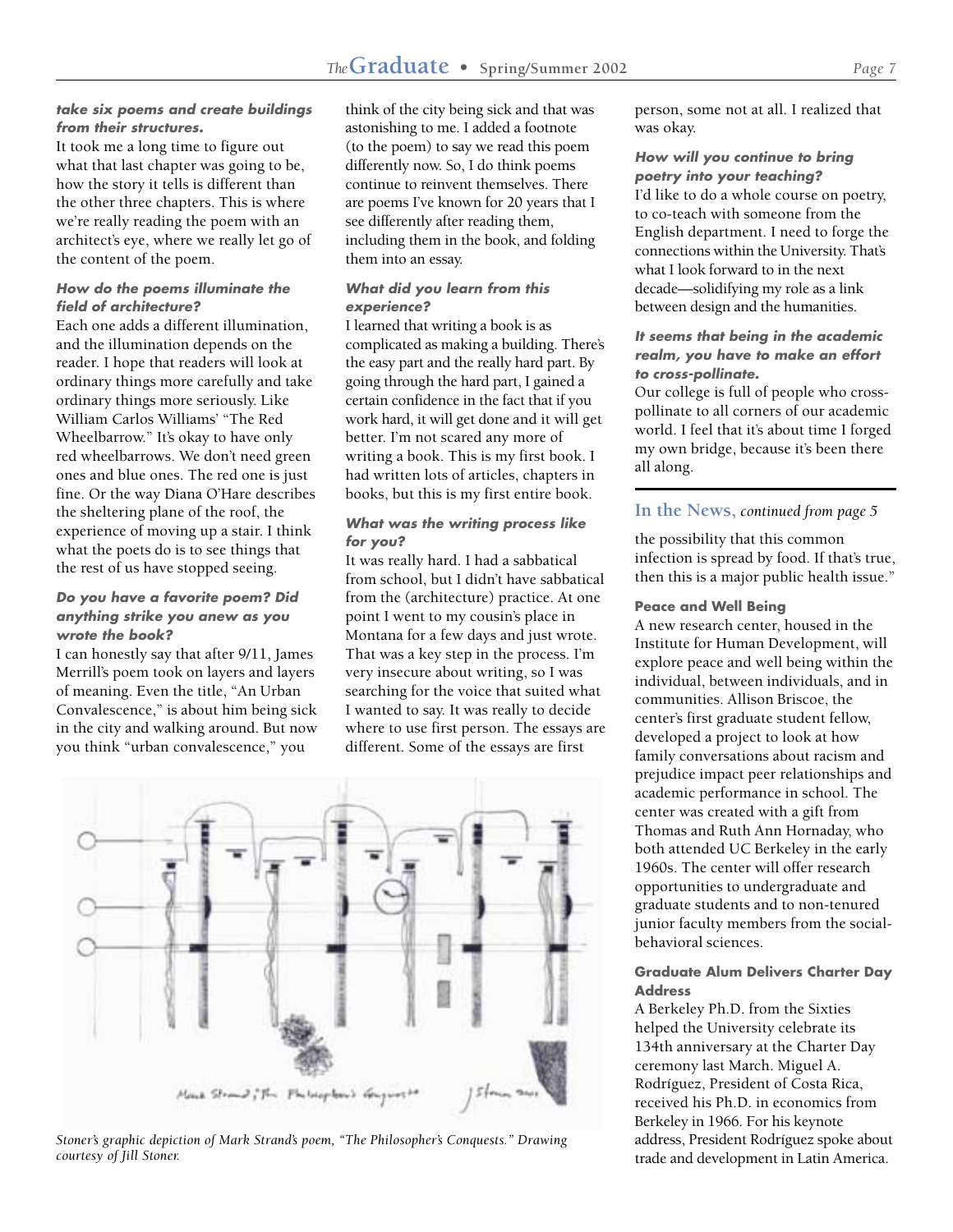# **Spotlight on Public Health**

Where can you find people studying the effects of aging, the medical issues of farm workers, and the cause of infectious disease under one roof? Look no farther than Warren Hall, headquarters of the School of Public Health. The school's focus, however, extends far beyond its walls—to student health services, the streets of Oakland, and to families and communities around the world. The school's varied public service efforts include breast cancer screening, HIV prevention programs, and studies on safety in the workplace. Its research brings faculty and graduate students together from many disciplines, which is why we chose to spotlight the school and to find out the meaning of public health. We begin with a conversation with Edward E. Penhoet, the outgoing dean.

## *A Dean's Legacy:* **Edward E. Penhoet Looks Back**



**By Claudine Zap** *Photo courtesy of the School of Public Health.*

**EXECUTE:** Fractional E. Penhoet, Dean of the School of Public Health since School of Public Health since 1998, will leave this position on June 30, 2002. The co-founder, president and CEO of Chiron Corporation, Penhoet has a long history as an associate professor of biochemistry and will continue to teach after he steps down as dean.

During his tenure at the school, Penhoet launched the Health Sciences Initiative, which incorporates multiple fields in approaching health problems. Penhoet also worked to enhance the profile of the school, create community, and support faculty and research programs. He moves on to help lead the San Francisco-based Gordon and Betty Moore Foundation, which supports the environment, education, and science. We spoke with Edward Penhoet recently, and asked him to reflect on his years as dean.

**How do you define public health?** Public health to me is a very broad term that encompasses all the various activities that are associated with people's health, either at the personal level or at the societal level. My own bias is that the field is moving more

towards thinking of populations both as collections of individuals and as groups of people. So, a bottoms up and top down approach to the field.

### **That seems to make sense, given that on the most basic level, people need to change their personal habits to improve their health.** Yes, if you consider the big public

health problems today. Smoking, for one. How do you actually decrease smoking? Well, you can try to do it a lot of different ways. You can have campaigns, advertising, and you can have laws, which forbid smoking in public places. But you still have to convince people one at a time to stop smoking. So, you have to take individual action as well as collective action and that's exactly what I mean by combining the two approaches. Obesity's another area of concern. Twenty-five percent of Americans are obese. The U.S. Surgeon General says that obesity may surpass smoking as a general health threat for Americans. Again, we have to work on education, but we also have to work on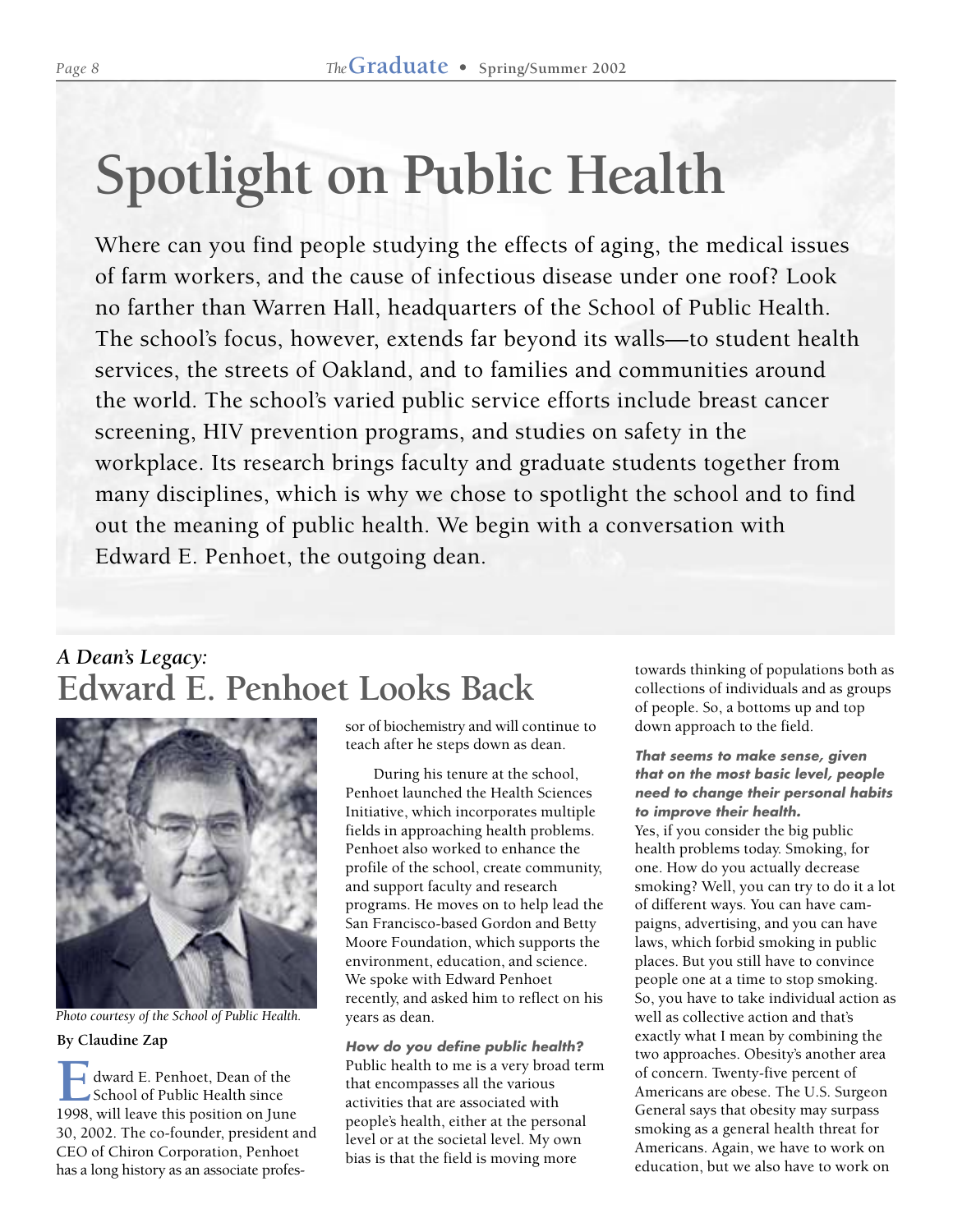changing individual eating and exercise habits if we're going to tackle the obesity problem.

#### **You come from a business background, as a co-founder of the biotechnology firm Chiron Corporation. What made you want to serve as the dean of the School of Public Health?**

First of all, I've been on the Berkeley campus, on and off, for 30 years. I was an assistant professor of biochemistry. My work involved trying to understand how viruses grow, how they replicate, and ultimately how they cause disease.

So, when I left the University to start Chiron, the major thrust of Chiron's program was in infectious disease. We worked on HIV, we worked on Hepatitis B, and we discovered Hepatitis C. So all these things were an outgrowth of my own interest in infectious diseases. And all of these things have important public health consequences. So, in a sense, I was in the public health business at Chiron. I actually decided to leave Chiron first, then I decided to apply for the job. When I heard the job was available, it seemed like a great fit. I had a long-time relationship with the campus, I was very interested in public health, and I had expertise in infectious disease. So, I applied for the job not knowing what being a dean is all about. I had a number of competitors. I was seen as a strange choice.

#### **Did your critics see a conflict in doing public-health work for profit?** Yeah, probably. I gave a seminar during

my interview for dean. I gave a talk on three things: the development of the hepatitis B vaccine, the discovery of hepatitis C and its use in blood screening, and viral load measurements. I thought this was pretty interesting stuff. I heard two students say, "Well, that was all very interesting but I don't see what that has to do with public health." So, there was an interesting period of time when people were quite uncertain of my motives. In the end, I got the job.

**Did your perspective change as dean?** No doubt about it. I've been profoundly affected by the experience. I had to

learn a lot about areas of public health where I had no personal experience. The furthest from my own experience is in community work, health and social behavior, and the sociological phenomena associated with health and health systems. It wasn't my area of expertise. I had a lot to learn.

#### **How did you get up to speed in areas you knew less about? Did you decide to steep yourself in the programs and then come up with goals for the school?**

In a sense, I had to learn on the job. I had to patch it together, do a lot of reading, go to seminars. I had several goals for the school. The most important goal was to make sure the school is better integrated into the campus. So, we have joint programs with the Haas Business School, the School of Public Policy, and the School of Social Welfare.

#### **Are these new partnerships?**

They were pre-existing. I tried to enhance them as much as possible. We started something on campus called the Health Sciences Initiative, which engages people from the natural sciences in health-related work in chemistry, physics, biology, and psychology. I think we've been pretty successful in making the school an important part of campus activities. Historically, the school had been somewhat isolated.

#### **Why is that?**

As we sit in this office (in Warren Hall), you see it faces out away from the campus, not onto the campus. That's a metaphor, in a sense, of the way the school saw itself in the past. So, one of my most important short-term objectives was to integrate the school much more effectively into the rest of the campus. I think today it's a huge advantage for the school. Most other public health schools are closely tied to medical schools. But if you look at what's driving health today, the business of health is extremely important, as is the technology of health, law related to health, and the public policy related to health. In my view, this is an ideal place to have a school for public health, because we have such a rich environment on the Berkeley campus, and all of these things are probably more important to the public's health than what goes on in medical schools today.

**What do you think is the biggest challenge facing the next dean?** To continue the process of integration with the rest of campus and further strengthen the relationships with other units on campus is a big area of opportunity. Making decisions about focus within the school is another challenge. The school is too small to be all things to all people in health. The definition of public health I gave you is a broad one. There are some areas we just don't do. Maybe there are some areas we're doing now that we shouldn't be doing. There's a general agreement that we want to be the intellectual leaders of public health here. To do that, we need very highquality students, high-quality programs, and high-quality facilities. But it's hard to do that if you're spread too thin.

#### **Any advice for the next dean? Anything you wish you'd known when you came in?**

I think the University is really challenged now by financial constraints, even before the recent budget cuts. It hasn't been easy to carry out new programs here, because they're expensive. So, the fund-raising imperative is something to face squarely. We're becoming more and more a privatized university, because the state continues to give us less and less money. Try to realistically assess how much it takes to be leaders: it costs money. That's one issue. Another is to continue to build community within the school. When I first came to campus as an assistant professor, town and gown was a real thing. In today's world, 90 percent of our students are commuters. They don't live in Berkeley. They come to campus on BART. In many cases they can't afford to live in Berkeley.

#### **What accomplishment are you most proud of as dean?**

Without a doubt, better recognition for this school by the campus. And the initiation of the Health Sciences Initiative, with broad participation of almost 500 faculty. So hopefully that's my legacy, the most important thing by far.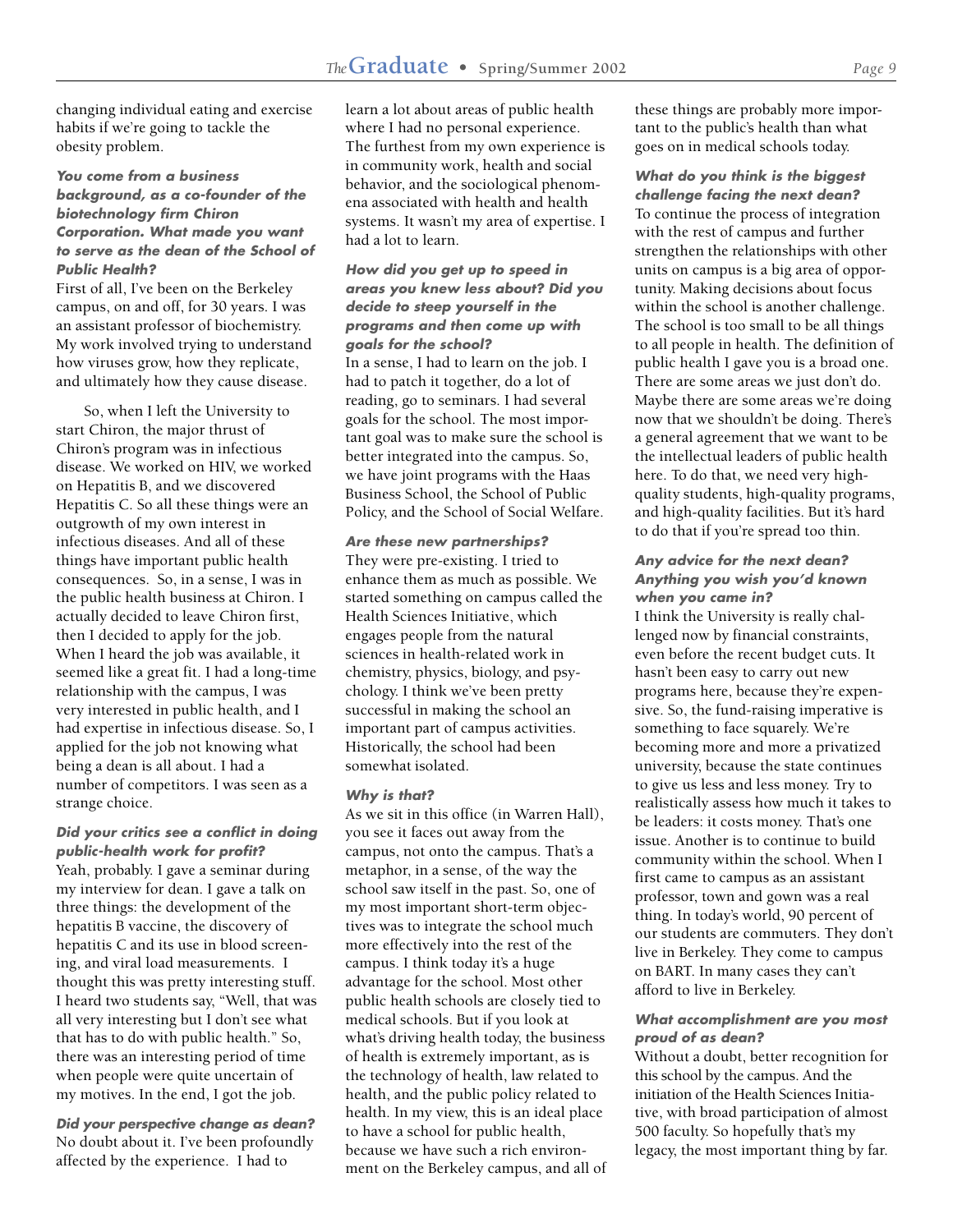# **Bringing Up Baby**

**By Claudine Zap**

hen Linda Neuhauser, principal investigator at the Center for **W** hen Linda Neuhauser, princi<br>
community Wellness, developed the first *Wellness Guide* in the 1980s, she thought it would be an instant success. After all, she was a professor who specialized in public health intervengathered ideas from all kinds of people on how to make a practical guide. They focused on groups of people who have less access to health-related materials, from farm workers in the Central Valley, to minorities in inner cities, to the elderly in isolated outposts. They discovered that most people wanted a wide-ranging guide that covered broad



*Principal Investigator Linda Neuhauser showing off the Parent's Guide in English and Spanish.*

tions. Before going to press, she decided to take the guide to the community for testing. She was in for a surprise. "We were really slammed," remembers Neuhauser. "The community said it was academic, with stuff they couldn't use. The solutions weren't practical. The language and tone were condescending. We were totally humiliated."

#### **Back to Square One**

At that point, she and others who had worked on the guide decided to start anew. Neuhauser and colleagues traveled throughout California and

topics, from childcare to domestic violence. Neuhauser used the feedback to begin to create a more comprehensive guide. Now in its ninth edition, the *Wellness Guide* is distributed to one million people throughout California.

#### **A New Guide for Parents**

The success of the *Wellness Guide* prompted the California Children and Families Commission to ask Neuhauser to create a guide for new parents. Taking lessons she'd learned from the *Wellness Guide*, she conceived a "baby kit." A brightly colored box, the Kit for New Parents opens up to reveal a written guide, a book for baby, and several brochures on parenting, along with six educational videos

produced by Rob Reiner, chair of the California Children and Families Commission. (Reiner was recently honored by the School of Public Health. See page 12.) Neuhauser hopes that the variety of material will engage parents in whatever medium makes them most comfortable. The baby kit is distributed through hospitals, doctors' offices, prenatal programs, childcare centers, and the like.

"Parents often say they wish the baby came with an operation manual," Neuhauser says. "So, this is it." To judge the kit's effectiveness, Neuhauser and

her project team asked 500 parents some key questions: How should you put a baby to bed? What do you feed a two-month-old baby? What's the best way to help toddlers learn? The answers they received were a wake-up call. For example, only 60 percent surveyed knew that placing a sleeping baby on its back could prevent Sudden Infant Death Syndrome (SIDS). Neuhauser notes that misconceptions about infant care can have long-term costs. "The first three years are the fastest brain-growth time," she says.

The trial group of parents received kits and was surveyed six weeks later. This time, "knowledge skyrocketed," Neuhauser says. The results were so positive that a decision was made to distribute the baby kit to new parents in California, as well as those in several

*"Parents often say they wish the baby came with an operation manual. So, this is it."*

> Linda Neuhauser, Principal Investigator, Center for Community Wellness

other states. The kits are available in either English or Spanish. Neuhauser has already heard about instances in which the baby kit has saved lives. In one case, a woman was given the kit and learned that shaking a baby can cause death or blindness. She was able to alert her neighbor, a teenage mother, who had believed that shaking her baby would strengthen its neck. In another case, a parent was able to save his child from choking to death, based on information he had read in the kit.

Neuhauser's latest projects will follow her grass roots approach. The first is a guide to help people navigate through California HMOs. The second is a guide to encourage members of underrepresented groups to attend college. "It shows that the University can connect well with the community, apply the best science, and have an impact," says Neuhauser. "The key is that the beneficiaries have to be involved."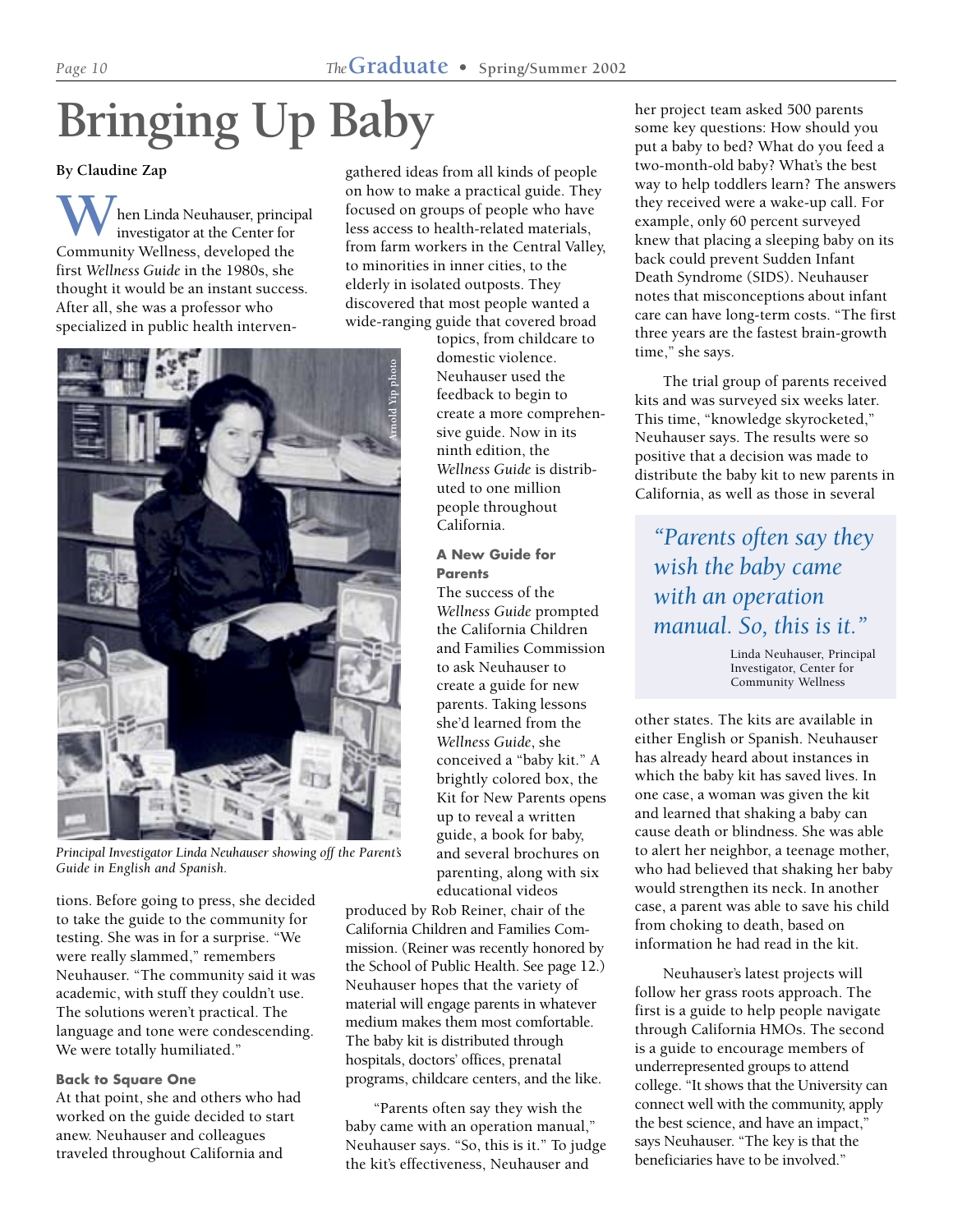# **A Knight's Tale**

### Sir Michael Marmot on Inequalities in Health



*Photo courtesy of Sir Michael Marmot.*

#### **By Claudine Zap**

Sir Michael Marmot, international public health specialist, was invite<br>to Berkeley in February 2002 to deliver ir Michael Marmot, international public health specialist, was invited the Charles M. and Martha Hitchcock Lectures. Marmot spoke on two afternoons about his long-term research of British civil servants, the Whitehall II Study. In the study, Marmot evaluated patterns of disease based on where people stood on what he calls "the social gradient." This research led to Marmot being knighted by the Queen in a ceremony that included actors Sean Connery and Elizabeth Taylor, he noted.

Leonard Syme, Professor of Epidemiology, emeritus, introduced Marmot to his Berkeley audience as "a trouble maker" for asking so many questions during his days as a student. But, Syme added, Marmot's questions led to groundbreaking research. "Marmot's work with the British civil service changed everything," explained Syme. "The demonstration of a gradient of disease suggests that even people higher up in social classes have higher rates of disease than those above them. This observation of a gradient has been demonstrated in all industrial countries of the world for virtually all diseases. So now we can think about factors that would explain the gradient."

Marmot, who heads the Depart-

ment of Epidemiology and Public Health and is Director of the International Center for Health and Society at University College, London, received his Ph.D. from the Berkeley's School of Public Health in 1975. When he published the results of his study, he caused a stir in Britain, as his research compared the social behavior and health of British civil servants to those of primates. "The press had a field day," he notes.

We spoke with Sir Michael Marmot during his stay at Berkeley and asked about his move from medical school to public health and the implications of his research.

**You've said you came to the School of Public Health after being frustrated with the constraints of medical school. Are schools of public health and medical schools mutually exclusive? Is this a problem?** When I trained in a medical school, the impact of public health on the teaching was trivial—it almost didn't exist. Working in a medical school now, I think that attitudes are changing, a bit. I mean it's still the case that the center of gravity of a medical school is with basic biological sciences. Dealing with populations just doesn't fit with how most medical schools define their mission. So a medical school is in some sense a slightly unusual home, but the advantage of being there is what we're trying to do—to link what's happening at the societal level to what's happening to people's biology.

**Is this a successful linkage?** It's difficult. It's not straightforward. We've had some impact. They do recognize that what we do is important, even if we don't quite relate to their research. They do recognize that what we do fits with what more basic scientists do.

**Your study evaluates the state of one's health based on social class. In the U.S. we like to think of ourselves as being a classless society. Does that change how we read the results of your Britain-based study?** I think it is very directly applicable. There are differences between Britain and the US but one shouldn't overstate the differences. There's more mobility in the U.S., but there's a fair degree of

mobility in Britain. In Britain, we know we have social classes. We acknowledge them. And we see a big difference between them. The American image is that you don't have social classes, nothing is rigid, everything is possible, but in fact you have clear differences between social-economic groups, and that translates into clear differences in health between social-economic groups.

#### **Some find your conclusions controversial.**

People are confronted by it for a number of reasons. It may be shocking socially and politically, but not intellectually, that poor people have worse health than rich people do. A bigger shock is that there's a social gradient. My summary, in a way, is that where we're above an absolute threshold of deprivation—infections, dirty water, malnutrition and so on what characterizes people's position on

*"It may be shocking socially and politically, but not intellectually, that poor people have worse health than rich people do."*

Sir Michael Marmot

the gradient is how much control people have over their lives and to what degree they can participate in society. That control can relate to stress pathways. People who aren't able to participate fully, who have a subordinate position in society get the same biological effect as animals in similar positions do. It increases risk of disease.

#### **I have this sad image of very marginalized people.**

It's sad because of the plight. But it's hopeful because I think there are things we can do if we have the will to try. And I think that's terribly important. But it's not up to the (marginalized) individual to try. It's up to us to push the community, local government, regional government, central government, the private sector, and voluntary agencies to try. I think things can change.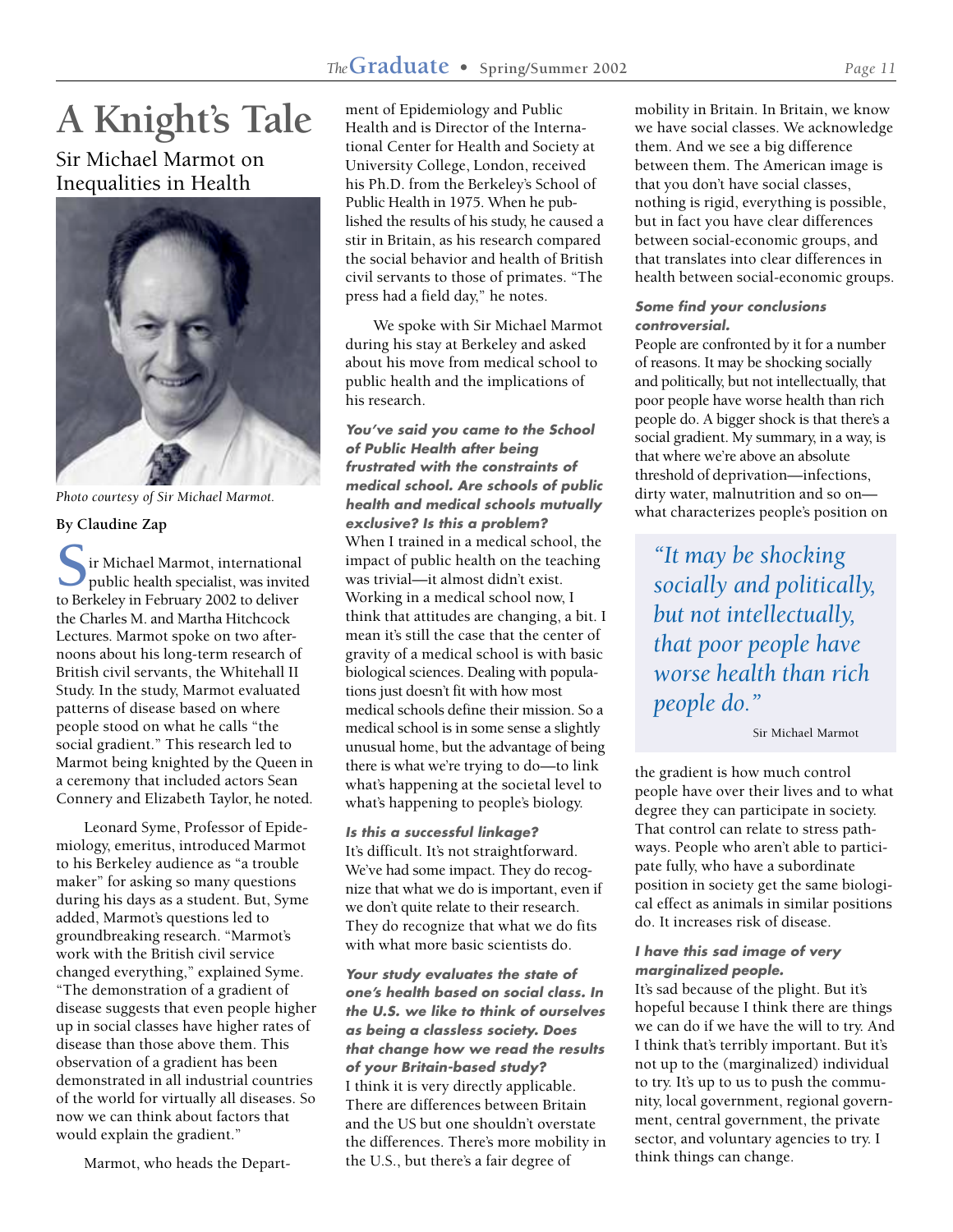# **Fit News to Print**

#### **By Claudine Zap**

Did you know that apples and pears can reduce the risk of lung disease—women are 33 percent more likely than men to visit a doctor—and weight gain and too



little exercise are big risk factors for cancer? These are just a few of the fascinating tidbits packed into the UC Berkeley *Wellness Letter*, a monthly

publication distributed nationwide.

Dale Ogar, managing editor, says the focus of the *Wellness Letter* is on prevention. "The phrase that best describes us is health promotion and disease prevention. Our goal is to empower readers to make healthy lifestyle choices."

Articles in the *Wellness Letter* touch on nutrition, stress, exercise, and general health and safety issues such as cars and guns, "anything that falls within the realm of public health," says Ogar. Ideas are generated through the editorial board at Berkeley, many coming from the daily press and questions from readers. "When we suddenly get 20 requests for a topic within a single month, we know it's something we should cover," says Ogar. Readers are especially concerned with dietary supplements, and in fact, the *Wellness Letter* has compiled a list of them on its Web site (www.wellnessletter.com), with the actual benefits, if any, alongside the claims.

Another concern is nutrition. The *Wellness Letter* eschews fad diets—as well as the books that promote them. The *Wellness Letter* advocates common sense. "We want to tell people that all these high-protein, high-fat, no carb diets come from a physiological, biochemical point of view that makes no

sense at all. The reason you're losing weight is that the diets are lower in calories," says Ogar, adding, "Carbs are important, especially whole grains."

Since the newsletter comes out monthly, there's time to research topics in depth for readers who see headlines trumpeting several studies that seem to conflict with one another. Says Ogar, "What we do is to not only look at a break-through study but to look at everything that came before it, to see if it makes sense." One example is a story on Hormone Replacement Therapy (HRT), a treatment of estrogen and progestin, often prescribed by doctors to ease the symptoms of menopause.

According to Ogar, the research took six months. "The whole issue of who should use HRT and who shouldn't is very controversial," Ogar explains. In the end, the article makes no definitive recommendation. "This is a decision

*See* **Fit News,** *page 16*

zation has since expanded to include agricultural cooperatives, women's vocational training centers, and family planning services.

• *Philip R. Lee, M.D.,* for his role in affecting U.S. health policy. An early supporter of Medicare, he also applied the Civil Rights Act to desegregate hospitals, and helped establish the National Center for Health Services Research.

• *Rob Reiner,* for shining the spotlight on early developmental years of a child. Reiner, a successful movie director and actor, led the effort to pass Proposition 10 in California, the initiative that levied a 50-cent tax on cigarettes to fund early childhood development programs. Reiner chairs the California Children and Families Commission, which oversees the Proposition 10 funds.

• *On Lok,* a San Francisco-based nonprofit organization established in 1971, for providing the elderly with quality, affordable care services.

*Source: UC Berkeley Office of Public Affairs*

## **Berkeley Honors Public Health Heroes**



*Public Health heroes Rob Reiner, Jennie Chin Hansen of On Lok, Zafrullah Chowdhury, and Philip R. Lee, M.D.*

Advocates for the poor and isolated, the elderly, and the young were among the Public Health Heroes honored in March by the School of Public Health.

The School of Public Health's Advisory Council, a group of community, industry, and faculty leaders, selected three individuals and one

organization from a list of nominees provided by the School of Public Health faculty, panel members, and previous award recipients.

The heroes honored this year:

• *Zafrullah Chowdhury,* for bringing health care to the underserved rural population in Bangladesh. The organi-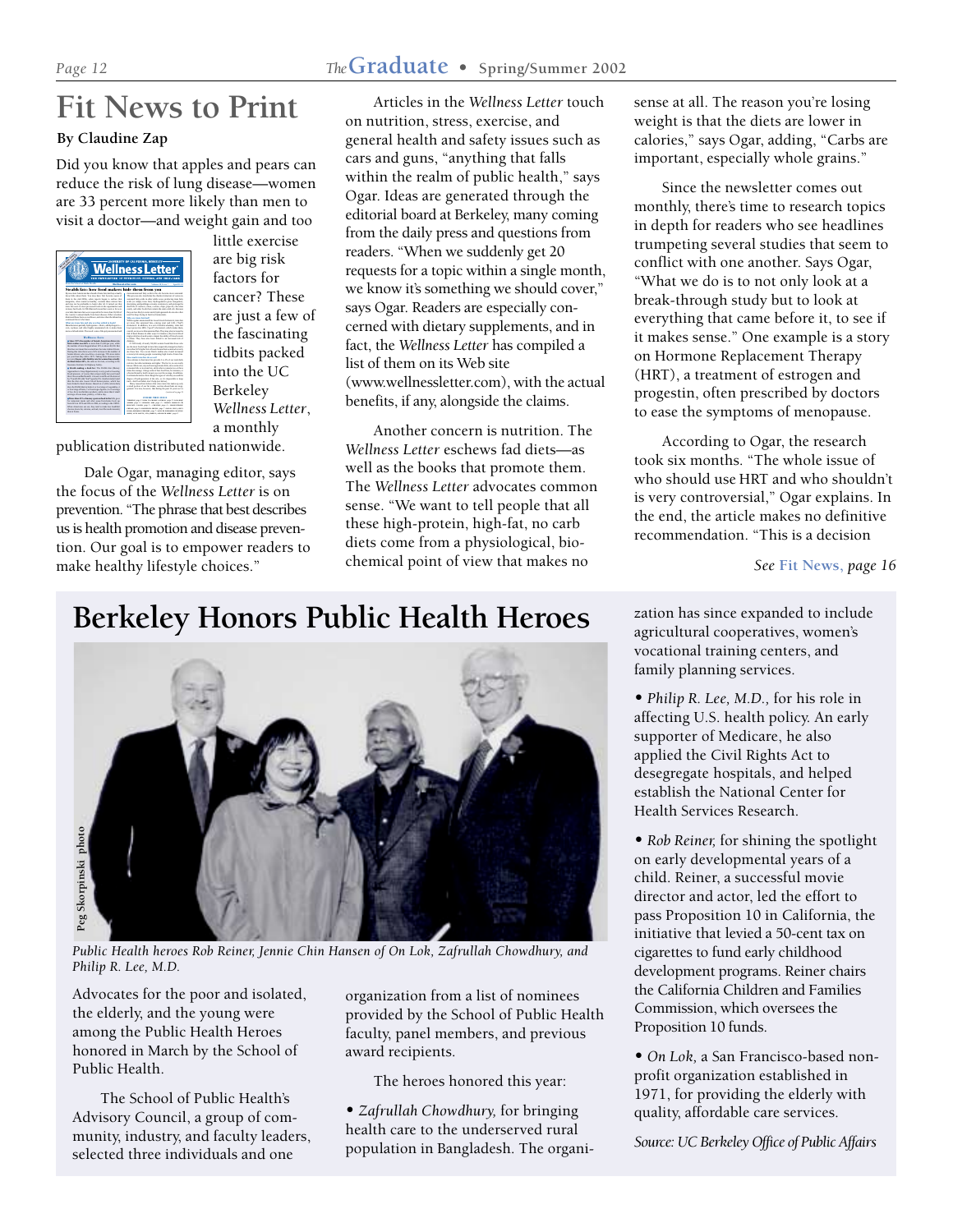# **Kathleen Jones-West Shares Her Life Lessons**



*Kathleen Jones-West sitting outside the Cesar Chavez Center.*

#### **By Claudine Zap**

hen Kathleen Jones-West was a teenager, watching the news **W** hen Kathleen Jones-West<br>a teenager, watching the n<br>on TV, she saw activists at Berkeley making headlines, and thought, "Wow, that's really cool. I want to go there." Yet, she couldn't imagine then how the fantasy would someday become a reality. "I never thought I was capable of coming here," says Jones-West, sitting at a table on the deck of the Cesar Chavez Student Center, not far from the site of the televised protests. "I didn't know that I had what it took." Jones-West not only accomplished her goal of attending Berkeley, she earned her undergraduate degree, went on to graduate school, and also started a program to help more people like her come here.

Jones-West took the traditional route of going straight to college after high school. Partway through her first semester at Cal Poly, her father died.

She left school and didn't return. "I went back home to help my mom and kind of got lost," Jones-West explains. "It took me awhile to get back on track. It was difficult to do, but I did it." One of the challenges she faced was her limited skill level. Initially, she wanted to gain computer skills so she could earn a better salary at her secretarial job. Her need for career advancement grew when her husband fell ill after an epileptic seizure. She soon became the sole wage earner, supporting her husband, two sons, and herself. Unable to pay the medical bills, she applied for Medi-Cal, which she recalls as a demeaning experience. "There's a stigma that goes with it,"

she says. "The government doesn't really take into account that people are asking for these services through no fault of their own."

#### **Back to School**

Feeling unfulfilled in her low-level, low-paying job, Jones-West concluded that higher education was her only way out. She told her mother, her husband, and her kids about her plans for college. "They thought I was joking," says Jones-West. "They didn't take me seriously." Jones-West wasn't deterred. Twenty years after finishing high school, she enrolled at Vista Community College in Berkeley, where she earned an associate degree. Flush with her educational victory, Jones-West didn't intend to stop there. "I didn't want to become a computer nerd," she says. "I wanted to help people do what I had done." She began to set her sights on Berkeley, just a few blocks up the street, but a world apart. She confided

her goal to her counselor at Vista, who only discouraged her from applying to Berkeley, saying she wasn't a scholar. "I thought, well, how does this guy know I'm not a scholar? I don't know that," says Jones-West. Disregarding his advice, she applied anyway, and got in.

Upon entering Berkeley, Jones-West discovered that she had been awarded the George A. Miller scholarship for low-income, first-generation college students. One of the scholarship's conditions was that she perform community service. "I was going to East Oakland to help the most devastated folks I could find," recalls Jones-West. "I had a professor tell me, 'Don't do that. You don't have to go very far to find people who need help. You can go two steps off campus and still have plenty of people to help.' That was the best advice I could have been given."

#### **Reaching Out**

Instead of East Oakland, Jones-West returned to Vista Community College and spent the summer helping 19 enthused students apply to Berkeley, assisting them with financial aid forms, filling academic requirements, and offering tours of the campus. At summer's end, the students wanted the mentoring to continue. "I couldn't just go back to school and leave them again," says Jones-West. "I felt responsible." She also knew that applying to Berkeley was a realistic goal. "I had left behind my colleagues at the junior college who maybe didn't have the confidence or courage to apply," Jones-West says, "But they certainly had the intellect." So she offered a class through De-Cal—courses conceived and taught by students—that connected Berkeley and Vista. She called the class Starting Point.

"I was able to attract Berkeley students who were eager to help," says Jones-West. "They realized what it had taken for them to get here, and they wanted to help people in the same way. They came from all racial and financial backgrounds, all disciplines." Jones-West replicated her summer project by pairing Vista students with Berkeley student mentors.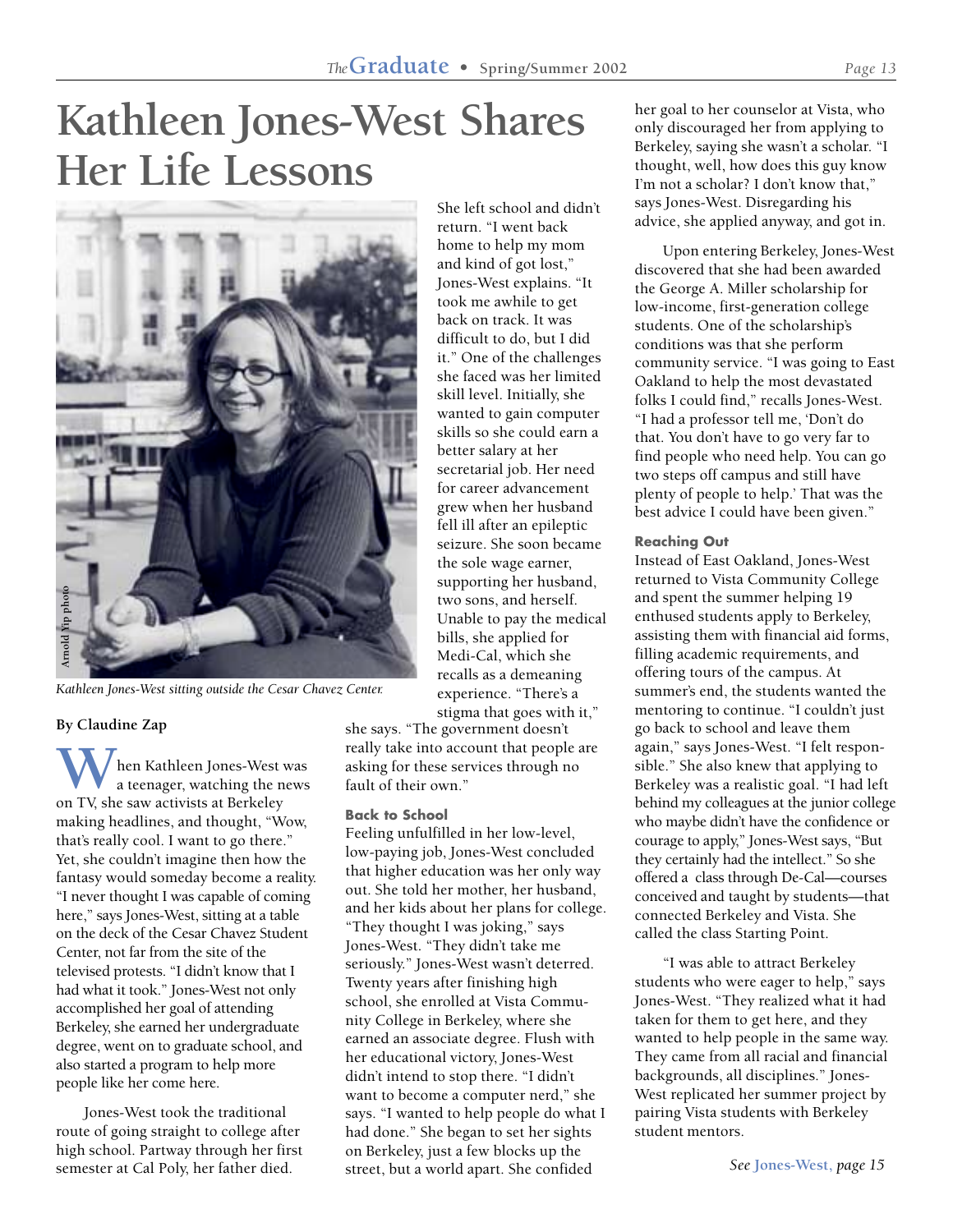# **It's Swahili to Him**



*FLAS Fellow Ben Gardner in Loliondo, Tanzania, in the summer, 2001. Photo courtesy of Jennifer Meyer.*

#### **By Claudine Zap**

**B** en Gardner first became fascinated with East Africa during his undergraduate years. In 1991, the anthropolen Gardner first became fascinated with East Africa during his underogy major cobbled together two semester-long programs to spend his entire junior year in the region—first a semester in Kenya, and then a semester in the neighboring country of Tanzania. He says, "I was enthralled with the countries—by all the complex social, cultural, and political issues that were going on."

Gardner, now a doctoral student in geography, had a chance to witness all of those issues at play on the border of Kenya and Tanzania. He worked with a local non-government organization (NGO), just outside a national park, where interests clashed between tourism outfits, conservationists, and seminomadic peoples. "Part of the conflict," says Gardner, "is groups trying to find ways to encompass everyone's interest." He adds, "It becomes a struggle for who controls more power, who can ultimately mobilize more resources."

#### **Out of Africa**

Since his initial visit, Gardner has found ways to return to Tanzania, first as an organizer of trips for high school students through Vermont-based Putney Student Travel. He eventually helped establish an NGO called the Dorobo Fund, named for the ethnic group who

live in the area. The fund is run by Tanzanians and helps local groups organize around natural resource rights. "Part of it is getting people involved in local decision-making and articulating local demands and engaging in these political processes," says Gardner. The organization focuses on land issues in Northern Tanzania.

Gardner completed a master's degree in 1998 at Yale University's School of Forestry and Environmental Studies. However, says Gardner, that program was geared toward placing people as development professionals. He preferred to turn a critical eye on the field, which led him to Berkeley's geography department for his Ph.D.

Gardner is studying political ecology within the department. "Geographers work on political economic analysis of social relationships, with an ecological understanding of resource use," Gardner explains. "Berkeley is probably the center of this activity. The geography department is the center of that community."

#### **Tongue Tied**

To truly understand the area he studied, Gardner needed fluency in the local language. So he applied for a Foreign Language and Area Studies (FLAS) Fellowship, sponsored by the Department of Education. "Language is the key to unlocking barriers," says Gardner. "On one level, people see you're committed to learning who they are and where they come from—that you're really working hard to understand their language. At the same time, understanding what people are talking about, the metaphors, what's being said and not being said, teaches you so much about what's going on."

Gardner had picked up a little Swahili from his multiple trips to Tanzania, but he had never had any formal training in the language. He decided to immerse himself in the language, to become as fluent as possible, and to maintain fluency through classes on campus. A Summer FLAS fellowship for intense language study over the summer provided the way. Gardner studied under Hemed

Almasi, who aside from teaching students, also served as the Swahili instructor for the International Criminal Tribunal for Rwanda, based in Arusha. Gardner lived with a local family and studied Swahili six hours a day, six days a week, for six weeks. After returning to Berkeley in the fall, Gardner received a yearlong FLAS to continue his study, accessing resources on campus.

According to Gardner, Swahili has its roots as a trading language between East Africans and Arab merchants who came down the coast. It is a Bantustructured language, meaning it is based on Bantu with some Arabic words mixed in. The coast, sometimes called the "birthplace of Swahili," is where the best Swahili is spoken, says Gardner. He explains that most everywhere else people have their mother tongue and learn Swahili later in life. On the coast, Swahili is the primary language spoken, whereas many ethnic languages are spoken inland. Swahili is the official language, used in schools and government offices to maintain some sense of national unity.

"In Tanzania, you need to know Swahili to communicate," says Gardner. "In less urban areas, I can speak Swahili to anyone who's gone to school." Gardner also would like to learn Maa, the language spoken by the ethnic group he works with in Tanzania, the Maasai.

Gardner keeps up his Swahili studies at Berkeley by writing papers and short essays, reading, and practicing conversation and advanced grammar. One of the books Gardner uses is an elementary-school textbook called, "Sameni Bila Shida," which translates to, "Study Without Problems." With the knowledge of the language, Gardner can also better grasp the culture of the country. One of his favorite phrases from Tanzania is, "Haraka haraka hiana baraka." In English this means, "If you rush too much, you won't succeed." When it comes to language acquisition, Gardner thinks this is the right attitude to adopt. "If you're talking to people at all," says Gardner, "You've got to know the local language."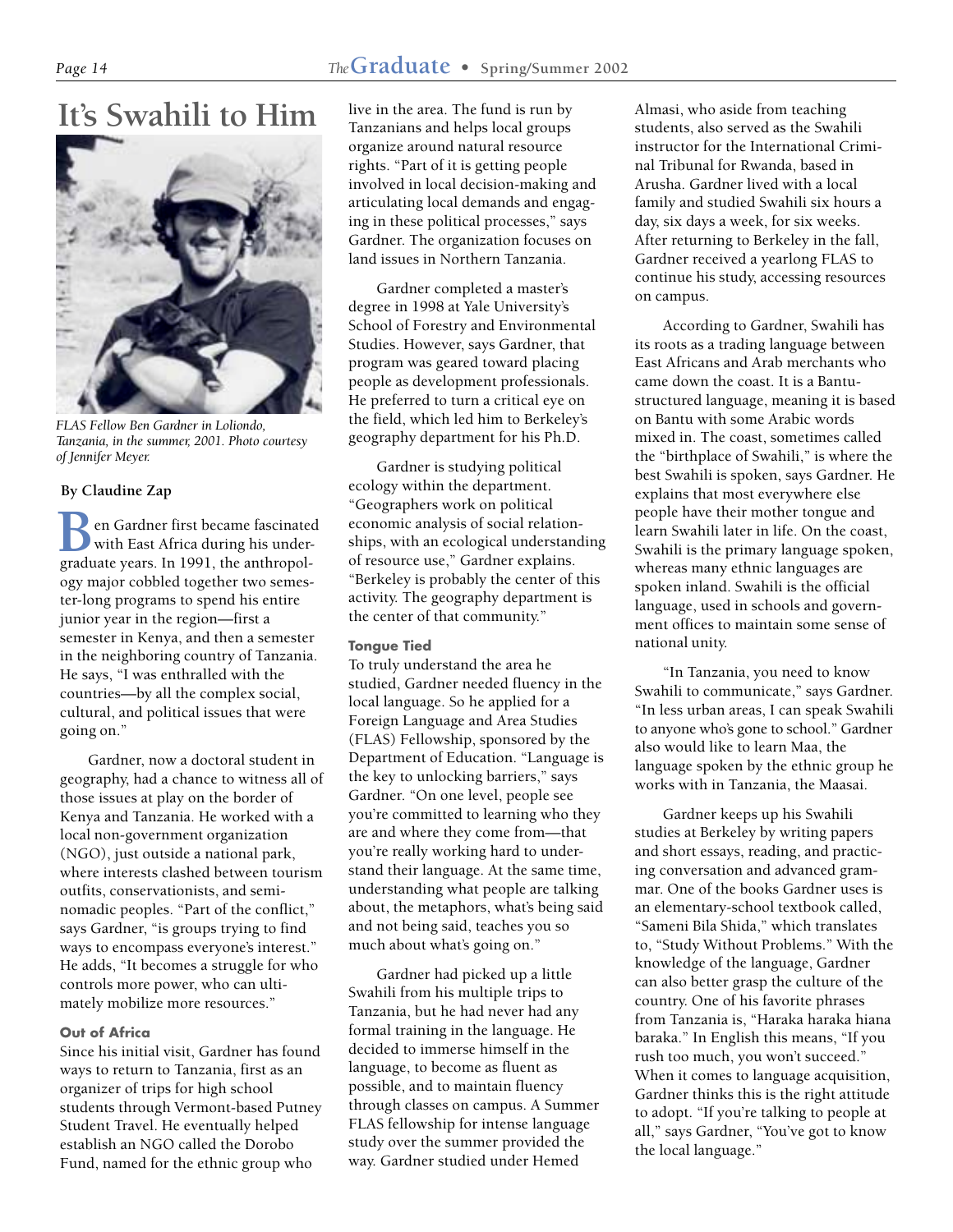## **Foreign Language and Area Studies (FLAS) Fellowships**



Need to sharpen your language skills for help with your Ph.D. research? Consider applying for a Foreign Language and Area Studies (FLAS) Fellowship. Sponsored by the Department of Education, FLAS fosters national competence in modern foreign languages and expertise in area and international studies. Fellowships are available for language study in eight world areas: Africa, East Asia, East Europe, Latin America, Middle East, South Asia, Southeast Asia, and West Europe. Last year, 205 people applied and 55 were awarded the fellowship.

FLAS Fellowships for 2002-2003 cover fees and tuition, and provide a stipend (supplemented by the Graduate Division) of \$12,000. Past FLAS recipients may apply for subsequent years of funding.

Summer FLAS Fellowships provide intense language study equivalent to one year. Awards cover \$3,600 in registration fees and provide a stipend of \$2,400.

Student Affairs Officer Gina Farales, who coordinates the fellowship, says, "The FLAS is a wonderful fellowship. We encourage students with an interest and need for a language to apply for this fellowship."

Continuing students may apply by downloading the FLAS form from the Web (www.grad.berkeley.edu/fellowships/). Or, you may pick up FLAS applications in the Graduate Fellowships Office, 318 Sproul Hall. For more information, call (510) 642-0672.

#### **Jones-West,** *continued from page 13*

Helen Johnson, director of the Centers for Transfer, Re-entry, and Student Parents, hired Jones-West and helped her prepare for her De-Cal class. Johnson says that outreach focused on community colleges makes sense, since most re-entry students come from that background. She credits Jones-West for jump-starting the outreach program with Vista, saying, "she wasn't encouraged to come here. As a person of color, she wanted to make sure that outreach was available to more students there. That was the genesis of Starting Point." The class was so successful that the Reentry Center institutionalized Starting Point as a program and hired Jones-West to run it. So far, 19 Vista students have been accepted for admission to Berkeley.

As an undergraduate, Jones-West noticed another outreach gap: a resource for students on welfare. Remembering her own traumatic experience, Jones-West, now a graduate student at the School for Social Welfare, developed a De-Cal class last semester called Welfare Reform and Higher Education. Says Jones-West, "I knew something about it, because I had been part of the system and tried to raise above it and did. I saw a lot of other women who were struggling, capable women who were not given a chance."

Jones-West provided students with the information needed to navigate through California's welfare system, either as a professional social service worker, or as a recipient. Her class was filled to capacity. She also offered a forum on the complexities of the law to allow students to relate their personal experiences. Students in the class learned about TANF—Temporary Aid to Needy Families—a welfare reform act passed in 1996, which gives recipients a lifetime maximum of five years to receive aid. The law was up for reauthorization this spring, and the Health and Human Services department wanted feedback on how it is working. Jones-West made sure they got some. She asked students to submit their feedback to Congress as their final exam.

Later this spring, Jones-West will receive her graduate degree from the School of Social Welfare. Starting Point, the program developed from her community service, has expanded to other community colleges in the Bay Area. Drawing from her success at Berkeley, Jones-West says, "I realize that if people get the resources they need, there's no limit to what they can do."

## **Resources for Transfer, Re-entry, and Student Parents**

About eight percent of the student population at Berkeley is made up of transfer, re-entry, and student parents, who experience life a bit differently than others on campus. Recognizing this, the University now offers services uniquely suited to these students. Says Helen Johnson, director of the Centers for Transfer, Re-Entry, and Student Parents, "We care about you. We want to help you be successful here. That's our mission." Located in the Cesar Chavez Student Center in Lower Sproul Plaza, services include student lounges, a study center, and all kinds of classes and resources for your transition back to school.

#### **Transfer Students**

Discover academic support systems, advising, and resources on campus and in the community. Call (510) 642-4257 or visit the Web (http://transfer.berkeley.edu/).

#### **Re-entry Students**

The Center offers a variety of ways to ease your way into the classroom. Workshops are available on writing, study skills, and tutoring. Call (510) 643-8070 or visit the Web site (http://reentry.berkeley.edu/).

#### **Student Parents**

Meet other student parents at Berkeley and find out about studentparent orientations, childcare, and family housing. Call (510) 643- 5729 or visit the Web site (http://studentparents.berkeley.edu/).